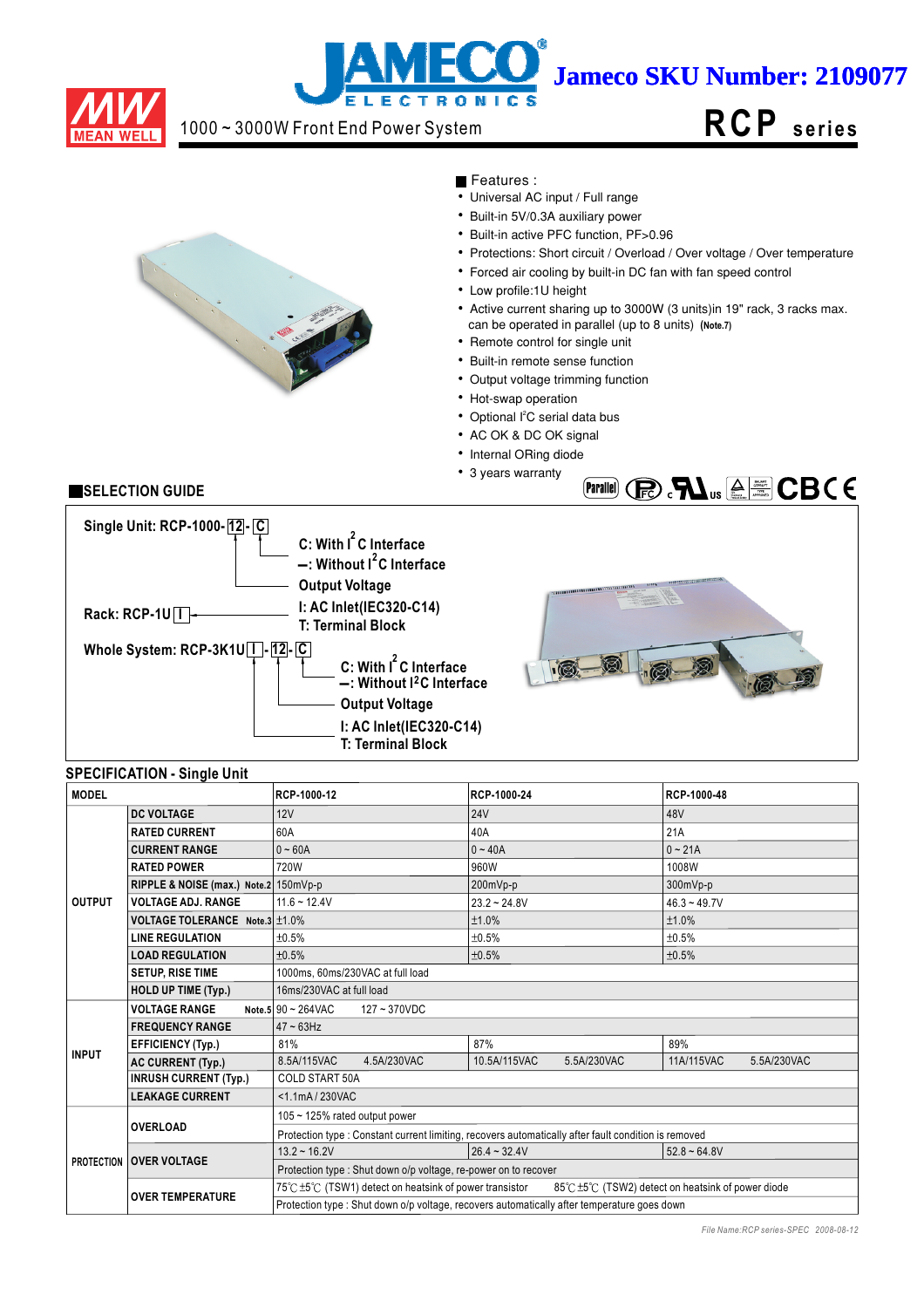



# 1000 ~ 3000W Front End Power System

**RCP s e ri e s**

| <b>MODEL</b>           |                                       | RCP-1000-12                                                                    | RCP-1000-24                                                                                                 | RCP-1000-48 |  |  |  |
|------------------------|---------------------------------------|--------------------------------------------------------------------------------|-------------------------------------------------------------------------------------------------------------|-------------|--|--|--|
|                        | <b>AUXILIARY POWER</b>                | 5V @ 0.3A                                                                      |                                                                                                             |             |  |  |  |
|                        | <b>REMOTE ON/OFF CONTROL</b>          | By electrical signal or dry contact  ON:short  OFF:open                        |                                                                                                             |             |  |  |  |
|                        | <b>REMOTE SENSE</b>                   | Compensate voltage drop on the load wiring up to 0.5V                          |                                                                                                             |             |  |  |  |
| <b>FUNCTION</b>        | <b>DC OK SIGNAL</b>                   | Open collector signal, on when Vout≧80%±5%, max. sink current:10mA             |                                                                                                             |             |  |  |  |
|                        | <b>AC FAIL SIGNAL</b>                 | Open collector signal, refer to function manual                                |                                                                                                             |             |  |  |  |
|                        | <b>OUTPUT VOLTAGE TRIM</b>            | Adjustment of output voltage, possible between $90 \sim 110\%$ of rated output |                                                                                                             |             |  |  |  |
|                        | <b>OVER TEMP WARNING</b>              | Logic "High" for over temperature warning, refer to function manual            |                                                                                                             |             |  |  |  |
|                        | <b>WORKING TEMP.</b>                  | $-20 \sim +60^{\circ}$ (Refer to output load derating curve)                   |                                                                                                             |             |  |  |  |
|                        | <b>WORKING HUMIDITY</b>               | $20 \sim 90\%$ RH non-condensing                                               |                                                                                                             |             |  |  |  |
| <b>ENVIRONMENT</b>     | <b>STORAGE TEMP., HUMIDITY</b>        | $-40 \sim +85^{\circ}$ C, 10 ~ 95% RH                                          |                                                                                                             |             |  |  |  |
|                        | <b>TEMP. COEFFICIENT</b>              | $\pm 0.02\%$ (0 ~ 50°C)                                                        |                                                                                                             |             |  |  |  |
|                        | <b>VIBRATION</b>                      | 10 ~ 500Hz, 2G 10min./1cycle, 60min. each along X, Y, Z axes                   |                                                                                                             |             |  |  |  |
|                        | <b>SAFETY STANDARDS</b>               | UL60950-1, TUV EN60950-1 approved                                              |                                                                                                             |             |  |  |  |
|                        | <b>WITHSTAND VOLTAGE</b>              |                                                                                | I/P-O/P:3KVAC I/P-FG:1.5KVAC O/P-FG:0.7KVDC                                                                 |             |  |  |  |
| <b>SAFETY &amp;</b>    | <b>ISOLATION RESISTANCE</b>           | I/P-O/P, I/P-FG, O/P-FG:100M Ohms/500VDC                                       |                                                                                                             |             |  |  |  |
| <b>EMC</b><br>(Note 4) | <b>EMI CONDUCTION &amp; RADIATION</b> | Compliance to EN55022 (CISPR22) Class B                                        |                                                                                                             |             |  |  |  |
|                        | <b>HARMONIC CURRENT</b>               | Compliance to EN61000-3-2,-3                                                   |                                                                                                             |             |  |  |  |
|                        | <b>EMS IMMUNITY</b>                   |                                                                                | Compliance to EN61000-4-2,3,4,5,6,8,11, ENV50204, EN61000-6-2 (EN50082-2), heavy industry level, criteria A |             |  |  |  |
|                        | <b>MTBF</b>                           | MIL-HDBK-217F $(25^{\circ}$ C)<br>43.4Khrs min.                                |                                                                                                             |             |  |  |  |
| <b>OTHERS</b>          | <b>DIMENSION</b>                      | 295*127*41mm (L*W*H)                                                           |                                                                                                             |             |  |  |  |
|                        | <b>PACKING</b>                        | 1.91Kg; 6pcs/12.5Kg/1.04CUFT                                                   |                                                                                                             |             |  |  |  |

#### **SPECIFICATION - Rack System**

| <b>MODEL</b>                        |                                       | RCP-3K1U□-12                                                                                                                                                                                                                                                                                                                                                                                                                                                                                                                                                                                                                                                                                                                                                                                                                                                                                                                                         | RCP-3K1U <sup>-1</sup> -24                                                                                  | RCP-3K1U <sup>-48</sup>                                                                                                                                             |  |  |  |
|-------------------------------------|---------------------------------------|------------------------------------------------------------------------------------------------------------------------------------------------------------------------------------------------------------------------------------------------------------------------------------------------------------------------------------------------------------------------------------------------------------------------------------------------------------------------------------------------------------------------------------------------------------------------------------------------------------------------------------------------------------------------------------------------------------------------------------------------------------------------------------------------------------------------------------------------------------------------------------------------------------------------------------------------------|-------------------------------------------------------------------------------------------------------------|---------------------------------------------------------------------------------------------------------------------------------------------------------------------|--|--|--|
|                                     | <b>MODULE</b>                         | RCP-1000-12                                                                                                                                                                                                                                                                                                                                                                                                                                                                                                                                                                                                                                                                                                                                                                                                                                                                                                                                          | RCP-1000-24                                                                                                 | RCP-1000-48                                                                                                                                                         |  |  |  |
|                                     | <b>RACK</b>                           | RCP-1UI or RCP-1UT                                                                                                                                                                                                                                                                                                                                                                                                                                                                                                                                                                                                                                                                                                                                                                                                                                                                                                                                   |                                                                                                             |                                                                                                                                                                     |  |  |  |
| <b>OUTPUT</b>                       | <b>OUTPUT VOLTAGE</b>                 | 12V                                                                                                                                                                                                                                                                                                                                                                                                                                                                                                                                                                                                                                                                                                                                                                                                                                                                                                                                                  | <b>24V</b>                                                                                                  | 48V                                                                                                                                                                 |  |  |  |
|                                     | <b>MAX. OUTPUT CURRENT</b>            | 180A                                                                                                                                                                                                                                                                                                                                                                                                                                                                                                                                                                                                                                                                                                                                                                                                                                                                                                                                                 | 120A                                                                                                        | 63A                                                                                                                                                                 |  |  |  |
|                                     | MAX. OUTPUT POWER Note.6 2160W        |                                                                                                                                                                                                                                                                                                                                                                                                                                                                                                                                                                                                                                                                                                                                                                                                                                                                                                                                                      | 2880W                                                                                                       | 3024W                                                                                                                                                               |  |  |  |
|                                     | <b>VOLTAGE RANGE</b>                  | Note.5 $90 \sim 264$ VAC<br>127~370VDC                                                                                                                                                                                                                                                                                                                                                                                                                                                                                                                                                                                                                                                                                                                                                                                                                                                                                                               |                                                                                                             |                                                                                                                                                                     |  |  |  |
|                                     | <b>FREQUENCY RANGE</b>                | $47 \sim 63$ Hz                                                                                                                                                                                                                                                                                                                                                                                                                                                                                                                                                                                                                                                                                                                                                                                                                                                                                                                                      |                                                                                                             |                                                                                                                                                                     |  |  |  |
| <b>INPUT</b>                        | AC CURRENT (Typ.)FOR EACH UNIT        | 8.5A/115VAC<br>4.5A/230VAC                                                                                                                                                                                                                                                                                                                                                                                                                                                                                                                                                                                                                                                                                                                                                                                                                                                                                                                           | 10.5A/115VAC<br>5.5A/230VAC                                                                                 | 11A/115VAC<br>5.5A/230VAC                                                                                                                                           |  |  |  |
|                                     | <b>LEAKAGE CURRENT</b>                | <3.5mA / 230VAC                                                                                                                                                                                                                                                                                                                                                                                                                                                                                                                                                                                                                                                                                                                                                                                                                                                                                                                                      |                                                                                                             |                                                                                                                                                                     |  |  |  |
| 5V @ 0.3A<br><b>AUXILIARY POWER</b> |                                       |                                                                                                                                                                                                                                                                                                                                                                                                                                                                                                                                                                                                                                                                                                                                                                                                                                                                                                                                                      |                                                                                                             |                                                                                                                                                                     |  |  |  |
|                                     | <b>REMOTE ON/OFF CONTROL</b>          | By electrical signal or dry contact  ON:short  OFF:open                                                                                                                                                                                                                                                                                                                                                                                                                                                                                                                                                                                                                                                                                                                                                                                                                                                                                              |                                                                                                             |                                                                                                                                                                     |  |  |  |
|                                     | <b>REMOTE SENSE</b>                   |                                                                                                                                                                                                                                                                                                                                                                                                                                                                                                                                                                                                                                                                                                                                                                                                                                                                                                                                                      |                                                                                                             | Compensate voltage drop on the load wiring up to 0.5V. "Local Sense"should be connected in order to get the correct output voltage if the "Remote Sense"is not used |  |  |  |
| <b>FUNCTION</b>                     | <b>DC OK SIGNAL</b>                   |                                                                                                                                                                                                                                                                                                                                                                                                                                                                                                                                                                                                                                                                                                                                                                                                                                                                                                                                                      | The TTL signal out, refer to function manual                                                                |                                                                                                                                                                     |  |  |  |
|                                     | <b>AC FAIL SIGNAL</b>                 | The TTL signal out, refer to function manual                                                                                                                                                                                                                                                                                                                                                                                                                                                                                                                                                                                                                                                                                                                                                                                                                                                                                                         |                                                                                                             |                                                                                                                                                                     |  |  |  |
|                                     | <b>OUTPUT VOLTAGE TRIM</b>            | Adjustment of output voltage, possible between 90 ~ 110% of rated output                                                                                                                                                                                                                                                                                                                                                                                                                                                                                                                                                                                                                                                                                                                                                                                                                                                                             |                                                                                                             |                                                                                                                                                                     |  |  |  |
|                                     | <b>OVER TEMP WARNING</b>              | Logic "High" for over temperature warning, refer to function manual                                                                                                                                                                                                                                                                                                                                                                                                                                                                                                                                                                                                                                                                                                                                                                                                                                                                                  |                                                                                                             |                                                                                                                                                                     |  |  |  |
|                                     | <b>WORKING TEMP.</b>                  | $-20 \sim +60^{\circ}$ (Refer to output load derating curve)                                                                                                                                                                                                                                                                                                                                                                                                                                                                                                                                                                                                                                                                                                                                                                                                                                                                                         |                                                                                                             |                                                                                                                                                                     |  |  |  |
|                                     | <b>WORKING HUMIDITY</b>               | 20~90% RH non-condensing                                                                                                                                                                                                                                                                                                                                                                                                                                                                                                                                                                                                                                                                                                                                                                                                                                                                                                                             |                                                                                                             |                                                                                                                                                                     |  |  |  |
| <b>ENVIRONMENT</b>                  | <b>STORAGE TEMP., HUMIDITY</b>        | $-40 \sim +85^{\circ}$ C, 10 ~ 95% RH                                                                                                                                                                                                                                                                                                                                                                                                                                                                                                                                                                                                                                                                                                                                                                                                                                                                                                                |                                                                                                             |                                                                                                                                                                     |  |  |  |
|                                     | <b>TEMP. COEFFICIENT</b>              | $\pm 0.02\%$ /°C (0 ~ 50°C)                                                                                                                                                                                                                                                                                                                                                                                                                                                                                                                                                                                                                                                                                                                                                                                                                                                                                                                          |                                                                                                             |                                                                                                                                                                     |  |  |  |
|                                     | <b>VIBRATION</b>                      | 10 ~ 500Hz, 2G 10min./1cycle, 60min. each along X, Y, Z axes                                                                                                                                                                                                                                                                                                                                                                                                                                                                                                                                                                                                                                                                                                                                                                                                                                                                                         |                                                                                                             |                                                                                                                                                                     |  |  |  |
|                                     | <b>SAFETY STANDARDS</b>               | UL60950-1, TUV EN60950-1 approved                                                                                                                                                                                                                                                                                                                                                                                                                                                                                                                                                                                                                                                                                                                                                                                                                                                                                                                    |                                                                                                             |                                                                                                                                                                     |  |  |  |
|                                     | <b>WITHSTAND VOLTAGE</b>              | I/P-O/P:3KVAC I/P-FG:1.5KVAC O/P-FG:0.7KVDC                                                                                                                                                                                                                                                                                                                                                                                                                                                                                                                                                                                                                                                                                                                                                                                                                                                                                                          |                                                                                                             |                                                                                                                                                                     |  |  |  |
| <b>SAFETY &amp;</b>                 | <b>ISOLATION RESISTANCE</b>           | I/P-O/P, I/P-FG, O/P-FG:100M Ohms/500VDC                                                                                                                                                                                                                                                                                                                                                                                                                                                                                                                                                                                                                                                                                                                                                                                                                                                                                                             |                                                                                                             |                                                                                                                                                                     |  |  |  |
| <b>EMC</b><br>(Note 4)              | <b>EMI CONDUCTION &amp; RADIATION</b> | Compliance to EN55022 (CISPR22) Class B                                                                                                                                                                                                                                                                                                                                                                                                                                                                                                                                                                                                                                                                                                                                                                                                                                                                                                              |                                                                                                             |                                                                                                                                                                     |  |  |  |
|                                     | <b>HARMONIC CURRENT</b>               | Compliance to EN61000-3-2,-3                                                                                                                                                                                                                                                                                                                                                                                                                                                                                                                                                                                                                                                                                                                                                                                                                                                                                                                         |                                                                                                             |                                                                                                                                                                     |  |  |  |
|                                     | <b>EMS IMMUNITY</b>                   |                                                                                                                                                                                                                                                                                                                                                                                                                                                                                                                                                                                                                                                                                                                                                                                                                                                                                                                                                      | Compliance to EN61000-4-2,3,4,5,6,8,11, ENV50204, EN61000-6-2 (EN50082-2), heavy industry level, criteria A |                                                                                                                                                                     |  |  |  |
| <b>OTHERS</b>                       | <b>DIMENSION</b>                      | Rack 483.6*350.8*44(L*W*H)                                                                                                                                                                                                                                                                                                                                                                                                                                                                                                                                                                                                                                                                                                                                                                                                                                                                                                                           |                                                                                                             |                                                                                                                                                                     |  |  |  |
|                                     | <b>PACKING</b>                        | 11Kg; 1pcs/11Kg/2.67CUFT                                                                                                                                                                                                                                                                                                                                                                                                                                                                                                                                                                                                                                                                                                                                                                                                                                                                                                                             |                                                                                                             |                                                                                                                                                                     |  |  |  |
| <b>NOTE</b>                         | <b>EMC</b> directives.                | 1. All parameters NOT specially mentioned are measured at 230VAC input, rated load and 25°C of ambient temperature.<br>2. Ripple & noise are measured at 20MHz of bandwidth by using a 12" twisted pair-wire terminated with a 0.1uf & 47uf parallel capacitor.<br>3. Tolerance: includes set up tolerance, line regulation and load regulation.<br>4. The power supply is considered a component which will be installed into a final equipment. The final equipment must be re-confirmed that it still meets<br>5. Derating may be needed under low input voltages. Please check the derating curve for more details.<br>6. Output of all the RCP-1000 modules are connected in parallel in the rack.<br>7. Under parallel operation of more than one rack connecting together, ripple of the output voltage may be higher than the SPEC at light load condition.<br>It will go back to normal ripple level once the output load is more than 10%. |                                                                                                             |                                                                                                                                                                     |  |  |  |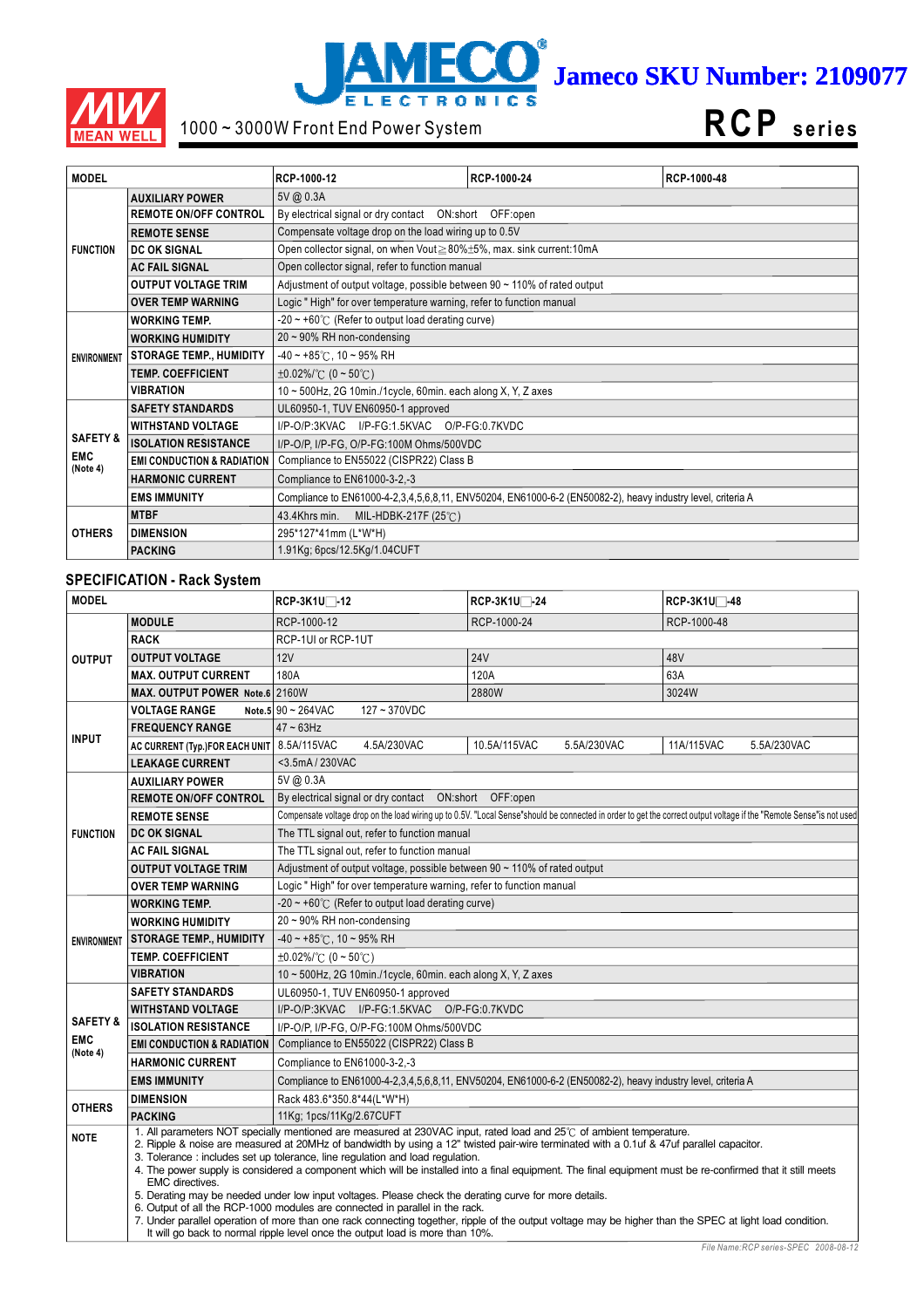



1000 ~ 3000W Front End Power System

**RCP s e ri e s**

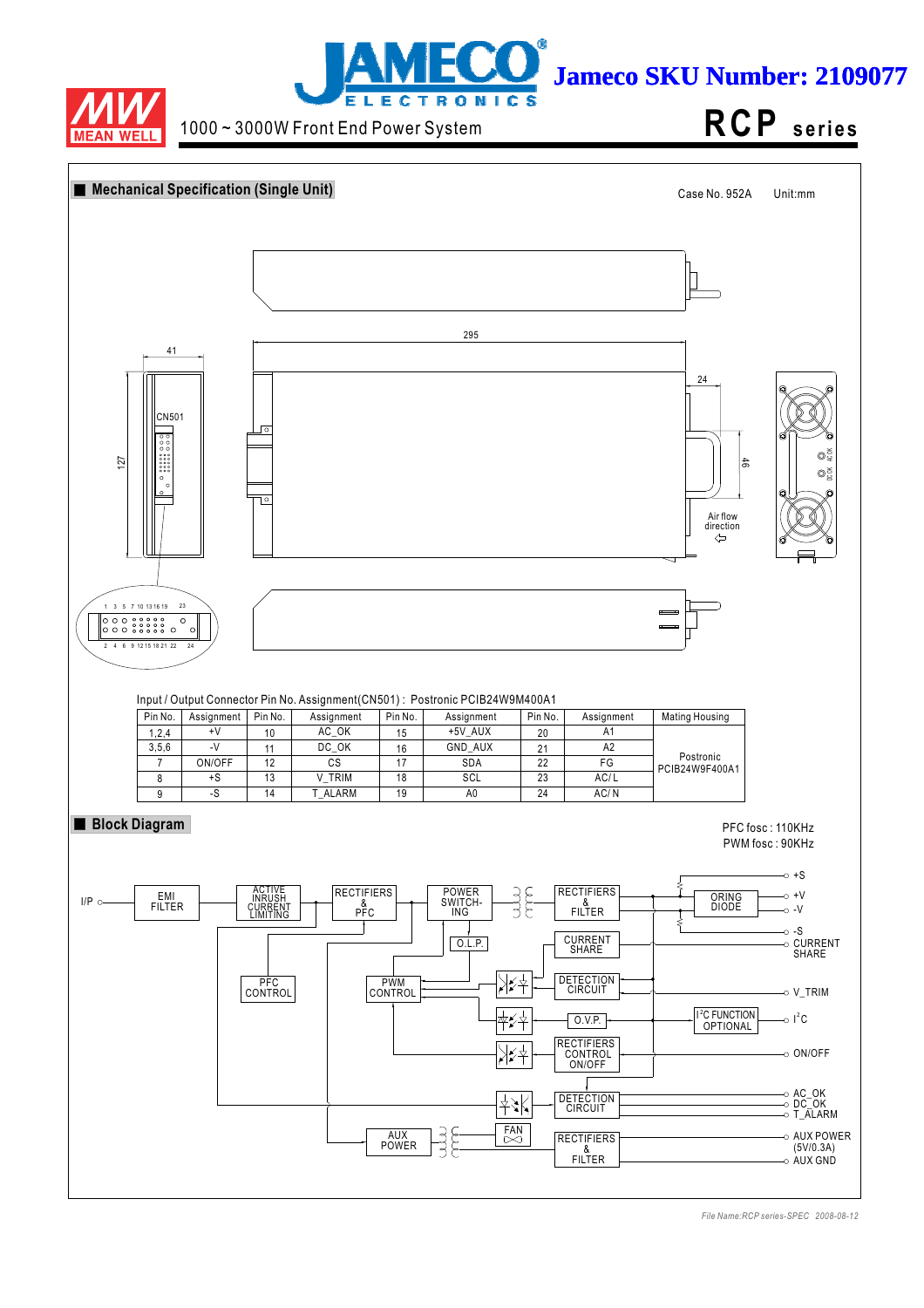



1000 ~ 3000W Front End Power System **RCP** series

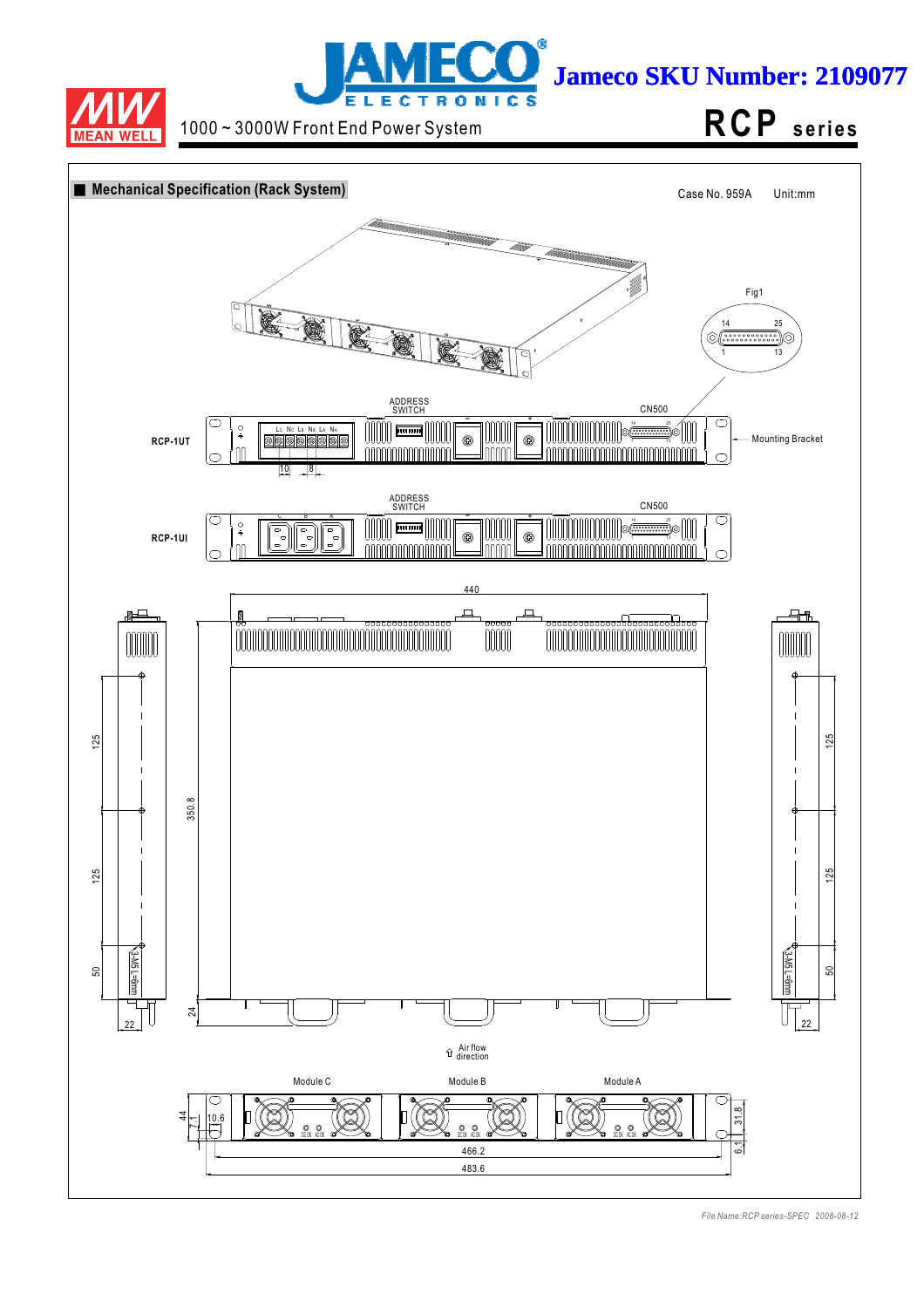



# 1000 ~ 3000W Front End Power System



## **CN500 Pin No. Assignment**

#### Connector Pin No. Assignment(CN500) : D-Type Right Angle 25 positions

| Pin No. | Assignment | Pin No. | Assignment | Pin No. | Assignment | Pin No. | Assignment | Pin No. | Assignment |
|---------|------------|---------|------------|---------|------------|---------|------------|---------|------------|
|         | ON/OFF-A   | 6       | $+5V-AUX$  |         | V-TRIM-B   | 16      | AC-OK-C    | 21      | -১         |
|         | AC-OK-A    |         | GND-AUX    | 12      | T-ALARM-B  |         | DC-OK-C    | 22      | +٧         |
|         | DC-OK-A    |         | ON/OFF-B   | 13      | <b>NC</b>  | 18      | V-TRIM-C   | 23      | SCL        |
|         | V-TRIM-A   |         | AC-OK-B    | 14      | СS         | 19      | T-ALARM-C  | 24      | <b>SDA</b> |
|         | T-ALARM-A  | 10      | DC-OK-B    | 15      | ON/OFF-C   | 20      | +S         | 25      | $-V$       |

#### **CN500 IN/OUT Connector pins function description**

| Pin No. |              | <b>Function Description</b>                                                                                                                                                                                                      |
|---------|--------------|----------------------------------------------------------------------------------------------------------------------------------------------------------------------------------------------------------------------------------|
| 1,8,15  |              | ON/OFF   Each unit can separately turn the output on and off by electrical or dry contact between ON/OFF A,B,C(pin 1,8,15) and -S(pin 21). Short: ON, Open:OFF.                                                                  |
| 2,9,16  |              | AC-OK Low: When the input voltage is $\geq$ 82Vrms +/-4V. High: when the input voltage in $\leq$ 82Vrms +/-4V.                                                                                                                   |
| 3,10,17 |              | DC-OK   High: When the Vout $\leq 80\% + 1.5\%$ . Low: When Vout $\geq 80\% + 1.5\%$                                                                                                                                             |
| 4,11,18 |              | V-TRIM Connection for output voltage trimming. The voltage can be trimmed within its defined range.                                                                                                                              |
|         |              | 5,12,19 T-ALARM High: When the internal temperature is within safe limit. Low: 10°C below the thermal shut down limit.                                                                                                           |
| 6       |              | $+5$ V-AUX $\bigg $ Auxiliary voltage output, 4.3~5.3V, referenced to GND-AUX(pin 7). The maximum load current is 0.3A. This output has the built-in $\bigg $ "Oring diodes" and is not controlled by the remote ON/OFF control. |
| 7       |              | $ GND-AUX $ Auxiliary voltage output GND. The signal return is isolated from the output terminals (+V & -V).                                                                                                                     |
| 14      | CS           | Current sharing signal. When units are connected in parallel, the CS pins of the units should be connected to allow current balance<br>between units.                                                                            |
| 20      | $+S$         | Positive sensing. The +S signal should be connected to the positive terminal of the load. The +S and -S leads should be twisted in pair to<br>minimize noise pick-up effect. The maximum line drop compensation is 0.5V.         |
| 21      | -S           | Negative sensing. The -S signal should be connected to the negative terminal of the load. The -S and +S leads should be twisted in pair to<br>minimize noise pick-up effect. The maximum line drop compensation is 0.5V.         |
| 22      | $+V$         | Positive output voltage. For local sense use only, can't be connected directly to the load.                                                                                                                                      |
| 23      | <b>SCL</b>   | Serial clock used in the IC interface option. Refer to the IC interface description.                                                                                                                                             |
| 24      | <b>SDA</b>   | Serial data used in the I <sup>'</sup> C interface option. Refer to the I <sup>'</sup> C interface description.                                                                                                                  |
| 25      | $\mathsf{V}$ | Negative output voltage. For local sense use only, can't be connected directly to the load.                                                                                                                                      |

## **Derating Curve**



## **Static Characteristics**



**INPUT VOLTAGE (VAC) 60Hz**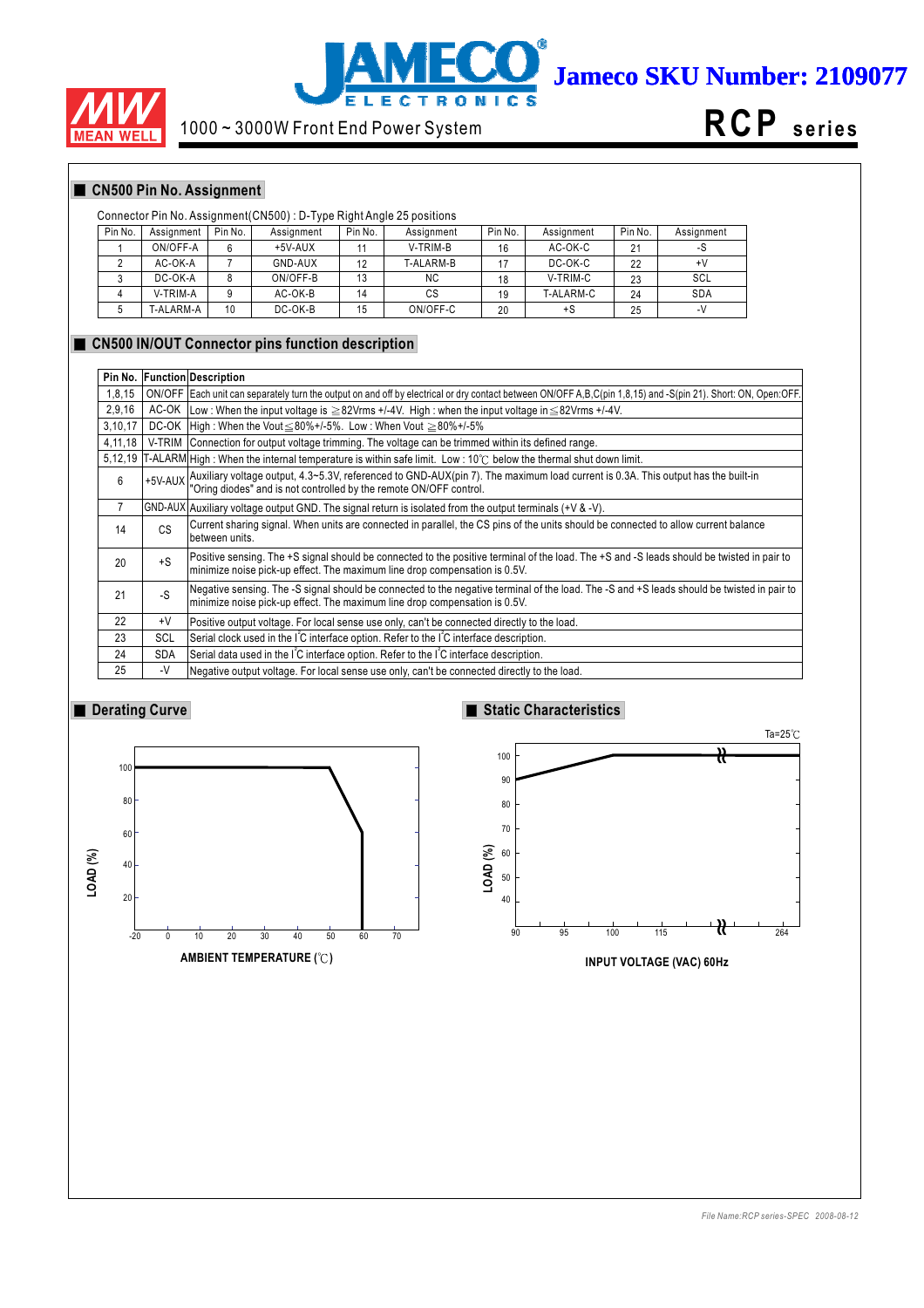



**RCP s e ri e s**

#### **Function Manual**

#### **1. Remote ON/OFF Control**

The PSU can be turned ON/OFF together or separately by using the "Remote ON/OFF" function.





| Between ON/OFF and -S   Output |     |
|--------------------------------|-----|
| SW Open                        | OFF |
| SW Short                       | ωN  |

#### **2. Voltage Drop Compensation**

#### 2.1 Remote Sense

The remote sense compensates voltage drop on the load wiring up to 0.5V.



#### 2.2 Local Sense

**Notice : The +S,-S have to be connected to the +V,-V terminals locally in order to get the correct output voltage if the remote sensing is not used.**



#### **3. Output Voltage Trimming**

Output voltage can be trimmed between 90~110% of its rated value by the following method.



#### 3.1 RCP-1000-12



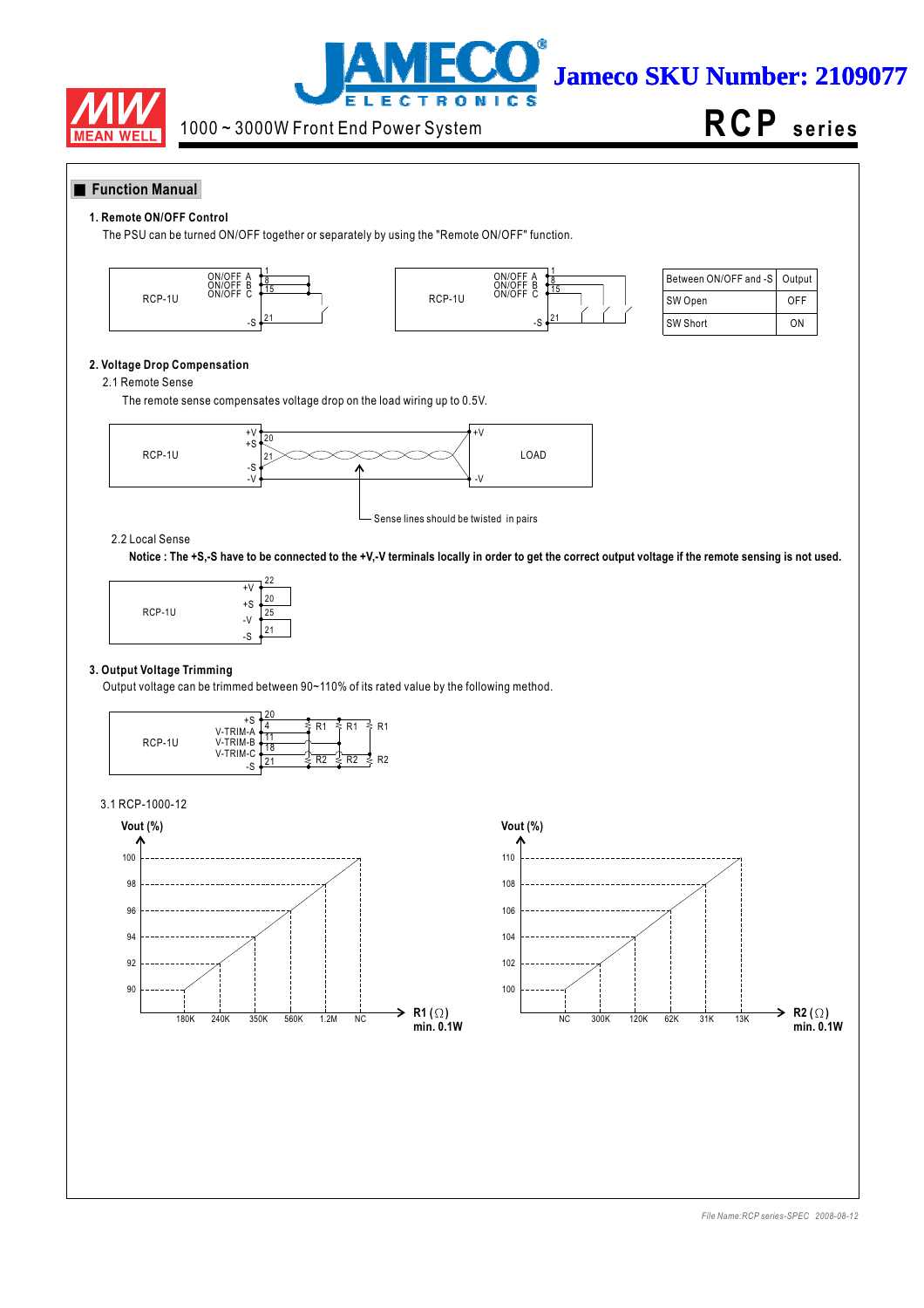

# j **Jameco SKU Number: 2109077 LECTRONICS**

# 1000 ~ 3000W Front End Power System

# **RCP s e ri e s**



#### **4. Front Panel Indicators & Corresponding Signal at Function Pins**

| Function       | LED       | Description                                                                              | * Signal     | PSU Output |
|----------------|-----------|------------------------------------------------------------------------------------------|--------------|------------|
| AC-OK          | <b>ON</b> | When input voltage $\geq 82V \pm 4V$                                                     | $0 - 0.5V$   | <b>ON</b>  |
| AC-NG          | OFF       | When input voltage $\leq 82V \pm 4V$                                                     | $4.5 - 5.5V$ | OFF        |
| DC-OK          | <b>ON</b> | When output voltage $\geq 80\% \pm 5\%$ of Vo rated.                                     | $0 - 0.5V$   | ON         |
| DC-NG          | OFF       | When output voltage $\leq 80\% \pm 5\%$ of Vo rated.                                     | $4.5 - 5.5V$ | ON         |
| T-OK           | $---$     | When the internal temperature (TSW1 & TSW2 short) is within safe limit                   | $0 - 0.5V$   | ON         |
| <b>T-ALARM</b> | $---$     | When the internal temperature (TSW1 or TSW2 open) exceeds the limit of temperature alarm | $4.5 - 5.5V$ | OFF        |

\*Signal between function pin and "-S".

#### **5. I C Bus Interface Option 2**

5.1 Addressing(A0,A1,A2)

The DIP switch down position is logic level "1" and the up position is level "0". Address are applicable when modules RCP-1000 I<sup>2</sup>C function are used.



Address dip switch setting

| A <sub>2</sub> | A <sub>1</sub> | A0 | Module |
|----------------|----------------|----|--------|
|                |                |    |        |
| 6              | 5              |    | R      |
|                |                |    |        |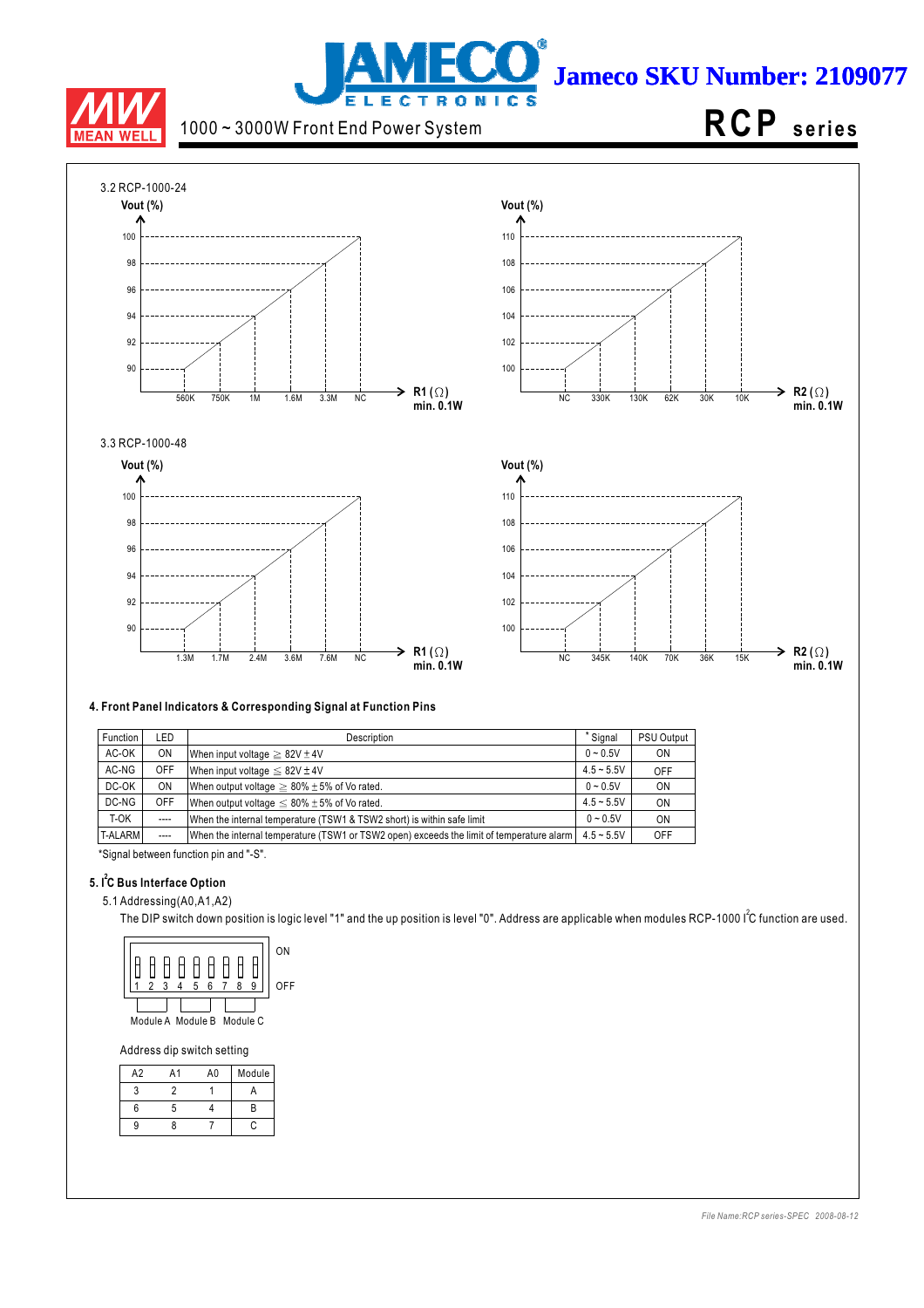

## **MODEL**:**RCP-1000-12**

## **OUTPUT FUNCTION TEST**

| <b>NO</b>       | <b>TEST ITEM</b>                      | <b>SPECICATION</b>          | <b>TEST CONDITION</b>                                                    | <b>RESULT</b>                                                                | <b>VERDICT</b> |
|-----------------|---------------------------------------|-----------------------------|--------------------------------------------------------------------------|------------------------------------------------------------------------------|----------------|
| $\mathbf{1}$    | RIPPLE & NOISE                        | V1:150<br>mVp-p (Max)       | I/P: 230VAC<br>O/P:FULL LOAD<br>Ta: $25^{\circ}$ C                       | $V1$ :<br>mVp-p (Max)<br>19                                                  | P              |
| $2^{\circ}$     | <b>OUTPUT VOLTAGE</b><br>ADJUST RANGE | CH1: 11.6 V ~ 12.4 V        | I/P: 230 VAC<br>I/P: 115 VAC<br>O/P:MIN LOAD<br>Ta: $25^{\circ}$ C       | $V -$<br>11.42<br>12.56<br>V/230 VAC<br>$V -$<br>11.42<br>12.56<br>V/115 VAC | P              |
| $\mathbf{3}$    | OUTPUT VOLTAGE<br>TOLERANCE           | $V1: 1 % - 1 % (Max)$       | I/P: 100 VAC / 264 VAC<br>O/P:FULL/ MIN LOAD<br>Ta: $25^{\circ}$ C       | $V1$ :<br>0.15<br>$\%$ ~<br>$-0.15$<br>%                                     | P              |
| 4               | LINE REGULATION                       | V1: 0.5 % ~ - 0.5 % (Max)   | I/P: 100VAC ~ 264 VAC<br>O/P:FULL LOAD<br>Ta: $25^{\circ}$ C             | 0.05<br>$\%$ ~<br>$-0.05$<br>%<br>$V1$ :                                     | P              |
| 5 <sup>5</sup>  | <b>LOAD REGULATION</b>                | V1: 0.5 % ~ - 0.5 % (Max)   | I/P: 230 VAC<br>O/P:FULL ~MIN LOAD<br>Ta: $25^{\circ}$ C                 | 0.1<br>$\%$ ~<br>$-0.1$<br>$\%$<br>$V1$ :                                    | P              |
| 6               | SET UP TIME                           | 230VAC:<br>1000<br>ms (Max) | I/P: 230 VAC<br>O/P:FULL LOAD<br>Ta: $25^{\circ}$ C                      | 230VAC/<br>82<br>ms                                                          | P              |
| $\overline{7}$  | RISE TIME                             | 230VAC:<br>60<br>ms (Max)   | I/P: 230 VAC<br>O/P:FULL LOAD<br>Ta: $25^{\circ}$ C                      | 230VAC/<br>27<br><b>ms</b>                                                   | P              |
| 8               | HOLD UP TIME                          | 230VAC:<br>16<br>ms (TYP)   | I/P: 230 VAC<br>O/P:FULL LOAD<br>Ta: $25^{\circ}$ C                      | 230VAC/<br>22<br>ms                                                          | P              |
| 9 <sup>°</sup>  | OVER/UNDERSHOOT TEST                  | $< 1.5\%$                   | I/P: 230 VAC<br>O/P:FULL LOAD<br>Ta: $25^{\circ}$ C                      | TEST:<br>< 5<br>$\%$                                                         | P              |
| 10 <sup>°</sup> | DYNAMIC LOAD                          | $V1$ :<br>1200<br>mVp-p     | I/P: 230 VAC<br>O/P:FULL /Min LOAD<br>90%DUTY/1KHZ<br>Ta: $25^{\circ}$ C | 680<br>mVp-p                                                                 | P              |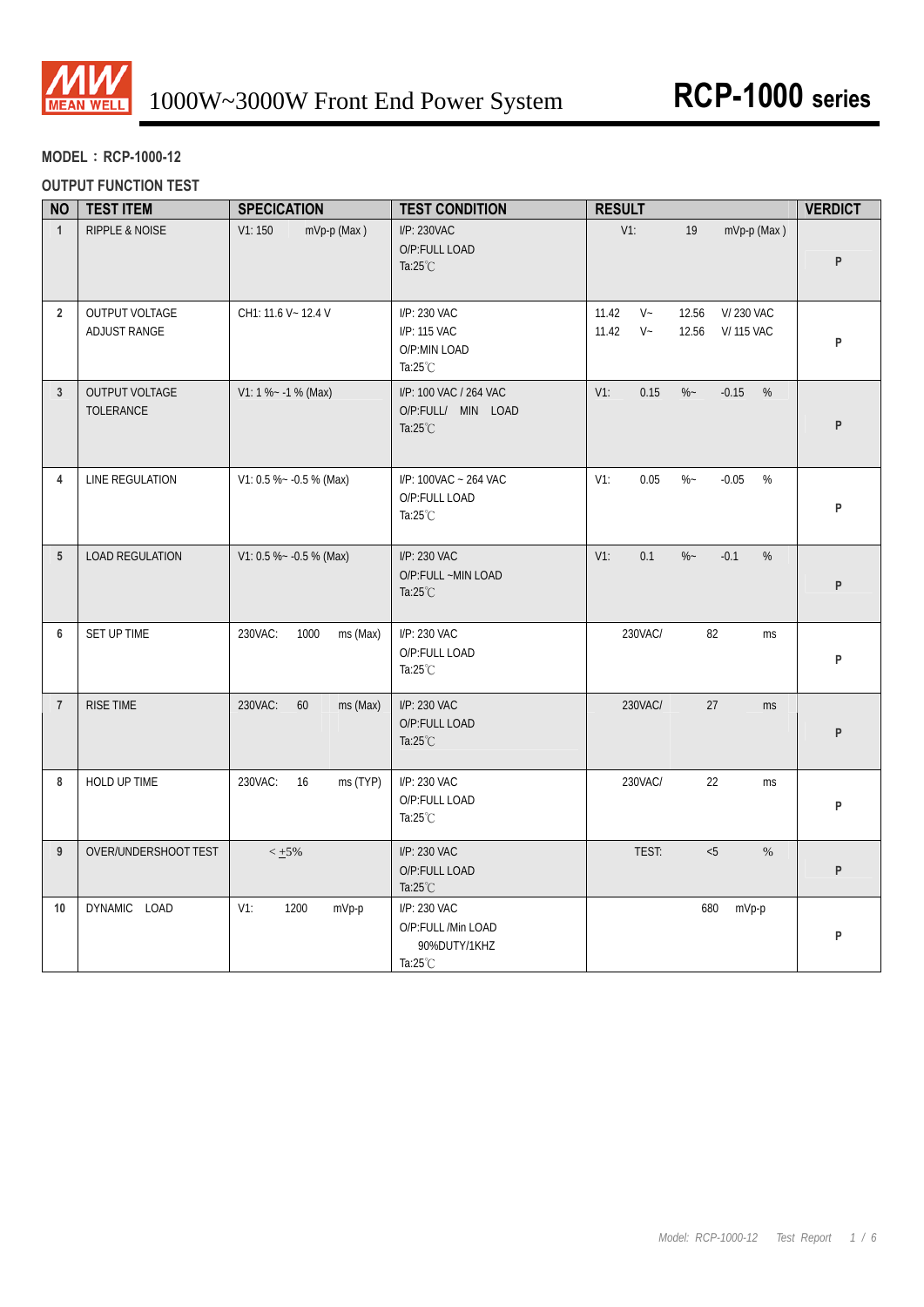

## **INPUT FUNCTION TEST**

| <b>NO</b>      | <b>TEST ITEM</b>           | <b>SPECICATION</b>                                    | <b>TEST CONDITION</b>                                                                                                                                                                        | <b>RESULT</b>                                                        | <b>VERDICT</b> |
|----------------|----------------------------|-------------------------------------------------------|----------------------------------------------------------------------------------------------------------------------------------------------------------------------------------------------|----------------------------------------------------------------------|----------------|
| $\mathbf{1}$   | <b>INPUT VOLTAGE RANGE</b> | 90VAC~264 VAC                                         | I/P:TESTING<br>O/P:FULL LOAD<br>Ta: $25^{\circ}$ C<br>$I/P$ :<br>LOW-LINE-3V=87V<br>HIGH-LINE+15%=300 V<br>O/P:FULL/MIN LOAD<br>ON: 30 Sec. OFF: 30 Sec 10MIN<br>(AC POWER ON/OFF NO DAMAGE) | 83 V~264V<br><b>TEST: OK</b>                                         | P              |
| $\overline{2}$ | INPUT FREQUENCY RANGE      | 47HZ ~63 HZ<br>NO DAMAGE OSC                          | I/P: 90 VAC ~ 264 VAC<br>O/P:FULL~MIN LOAD<br>Ta: $25^{\circ}$ C                                                                                                                             | TEST: OK                                                             | P              |
| 3              | POWER FACTOR               | / 230 VAC(TYP)<br>0.96<br>/ 115 VAC(TYP)<br>0.96      | I/P: 230 VAC<br>I/P: 115 VAC<br>O/P:FULL LOAD<br>Ta: $25^{\circ}$ C                                                                                                                          | $PF =$<br>0.97<br>/ 230 VAC<br>$PF =$<br>0.99<br>/ 115 VAC           | P              |
| 4              | <b>EFFICIENCY</b>          | 81 % (TYP)                                            | I/P: 230 VAC<br>O/P:FULL LOAD<br>Ta: $25^{\circ}$ C                                                                                                                                          | 81.1%                                                                | P              |
| 5              | <b>INPUT CURRENT</b>       | 230V/<br>4.5<br>A (TYP)<br>$115$ V/<br>8.5<br>A (TYP) | I/P: 230 VAC<br>I/P: 115 VAC<br>O/P:FULL LOAD<br>Ta: $25^{\circ}$ C                                                                                                                          | A/230 VAC<br>$=$<br>$\overline{4}$<br>8.1<br>A/ 115 VAC<br>$\vert$ = | P              |
| 6              | <b>INRUSH CURRENT</b>      | 230V/<br>50<br>A (TYP)<br><b>COLD START</b>           | I/P: 230 VAC<br>O/P:FULL LOAD<br>Ta: $25^{\circ}$ C                                                                                                                                          | 45<br>$\vert$ =<br>A/ 230 VAC                                        | P              |
| $\overline{7}$ | <b>LEAKAGE CURRENT</b>     | 1.1<br>mA/230 VAC<br>$\langle$                        | I/P: 264 VAC (SINGLE UNIT)<br>O/P:Min LOAD<br>Ta: $25^{\circ}$ C                                                                                                                             | $L-FG$ :<br>0.9<br>mA<br>$N-FG$ :<br>0.9<br>mA                       | P              |
|                |                            | mA/230 VAC<br>3.5<br>$\langle$                        | I/P: 264 VAC (RACK SYSTEM)<br>O/P:Min LOAD<br>Ta: $25^{\circ}$ C                                                                                                                             | $L-FG$ :<br>2.9<br>mA<br>$N-FG$ :<br>2.9<br>mA                       | P              |

## **PROTECTION FUNCTION TEST**

| <b>NO</b>      | <b>TEST ITEM</b>            | <b>SPECICATION</b>                                                                       | <b>TEST CONDITION</b>                                              | <b>RESULT</b>                                                                                       | <b>VERDICT</b> |
|----------------|-----------------------------|------------------------------------------------------------------------------------------|--------------------------------------------------------------------|-----------------------------------------------------------------------------------------------------|----------------|
|                | <b>OVER LOAD PROTECTION</b> | 105 %~ 125 %                                                                             | I/P: 230 VAC<br>I/P: 115 VAC<br>O/P:TESTING<br>Ta: $25^{\circ}$ C  | 119 %/ 230 VAC<br>119 %/ 115 VAC<br><b>Constant Current Limiting</b>                                | P              |
| $\overline{2}$ | OVER VOLTAGE PROTECTION     | CH1: 13.2 V ~ 16.2 V                                                                     | I/P: 230 VAC<br>I/P: 115 VAC<br>O/P:MIN LOAD<br>Ta: $25^{\circ}$ C | 15.2 V/ 230 VAC<br>15.2 V/ 115 VAC<br>Shunt down Re- power ON                                       | P              |
| 3              | OVER TEMPERATURE PROTECTION | SPEC:<br>TSW1: $75 + 5^{\circ}$ C O.T.P.<br>TSW2: $85 + 5^{\circ}$ C O.T.P.<br>NO DAMAGE | I/P: 230 VAC<br>O/P:FULL LOAD                                      | O.T.P. Active<br>Shut down o/p voltage, recovers<br>automatically after<br>temperature<br>goes down | P              |
| 4              | SHORT PROTECTION            | SHORT EVERY OUTPUT<br>1 HOUR NO DAMAGE                                                   | I/P: 264 VAC<br>O/P:FULL LOAD<br>Ta: $25^{\circ}$ C                | NO DAMAGE<br><b>Constant Current Limiting</b>                                                       | P              |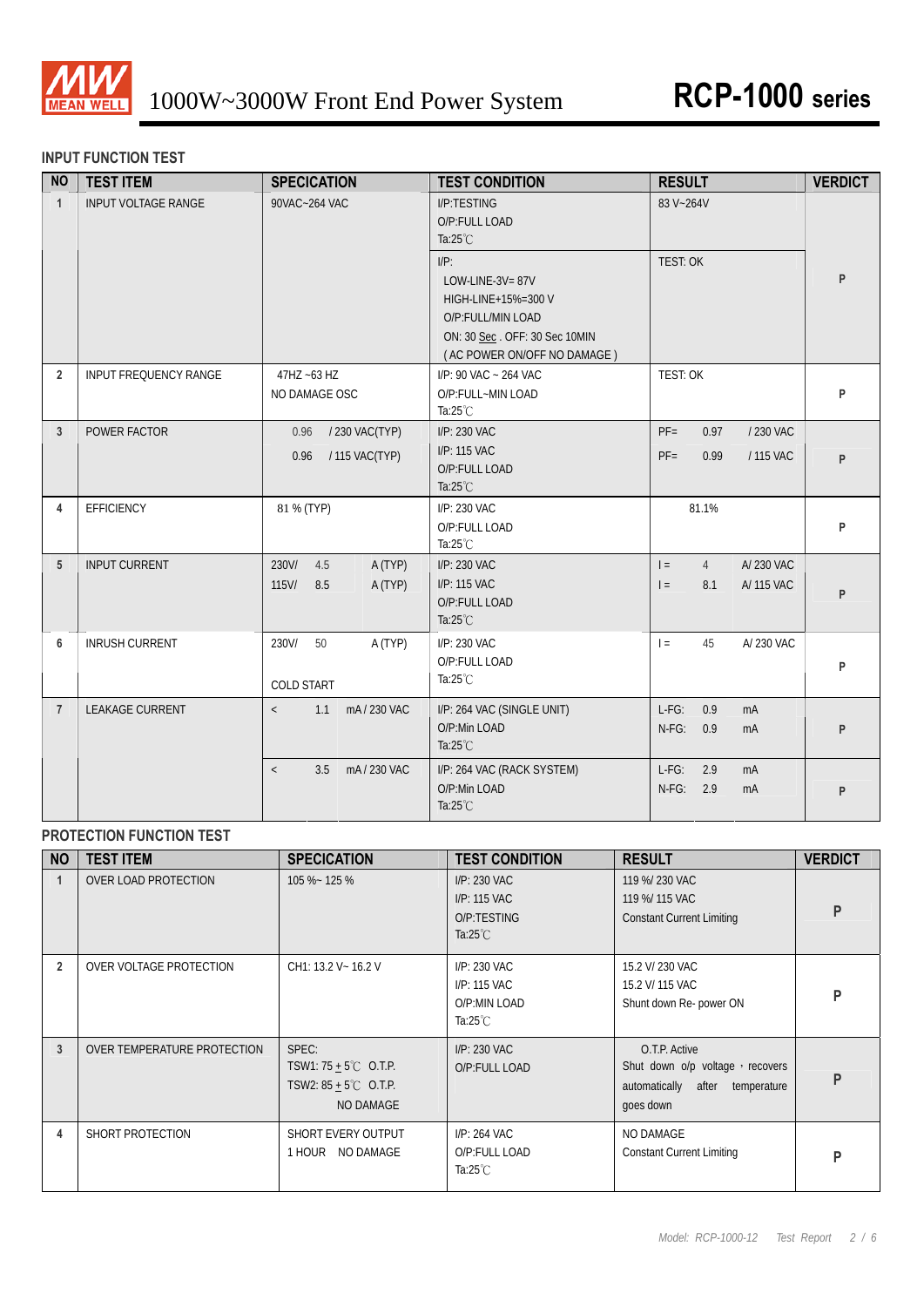

## **CONTROL FUNCTION TEST**

| <b>NO</b>      | <b>TEST ITEM</b>       | <b>SPECICATION</b>                                                                                                                                                                                                                                           | <b>TEST CONDITION</b>                               | <b>RESULT</b>                                                                                                                                                 | <b>VERDICT</b> |
|----------------|------------------------|--------------------------------------------------------------------------------------------------------------------------------------------------------------------------------------------------------------------------------------------------------------|-----------------------------------------------------|---------------------------------------------------------------------------------------------------------------------------------------------------------------|----------------|
| $\mathbf{1}$   | FAN LOCK TEST          | FAN LOCK : POWER OFF<br>FAN UNLOCK : POWER ON                                                                                                                                                                                                                | I/P: 230 VAC<br>O/P:FULL LOAD                       | FAN LOCK : POWER OFF<br>FAN UNLOCK : POWER ON                                                                                                                 | P              |
| $2^{\circ}$    | FAN SPEED CONTROL      | Fan Voltage:<br>NO LOAD:8.7V + 1V<br>100% LOAD:11.8V + 0.6V                                                                                                                                                                                                  | I/P: 230 VAC<br>O/P:TESTING<br>Ta: $25^{\circ}$ C   | Fan Voltage:<br><b>NO LOAD: 8.04 V</b><br>100% LOAD: 11.64 V                                                                                                  | P              |
| 3              | REMOTE ON/OFF          | ON/OFF~ - S SHORT : POWER ON<br>ON/OFF~ - S OPEN: POWER OFF<br>that is shown in Function Manual 1.1<br>(SPEC)                                                                                                                                                | I/P: 230 VAC<br>O/P:FULL LOAD<br>Ta: $25^{\circ}$ C | ON/OFF&-S SHORT: POWER ON<br>ON/OFF& -S OPEN : POWER OFF                                                                                                      | P              |
| $\overline{4}$ | AC OK Signal           | Sink current 10 mA<br>1. When Input voltage $\geq$ 82V $\pm$ 4V:<br>AC_OK ~- S: 0~0.5V<br>Output ON/LED ON<br>2. When input voltage $\leq 82V + 4V$ :<br>AC_OK ~- S: 4.5~5.5V<br>Output OFF / LED OFF<br>that is shown in Function Manual 4.1<br>(SPEC)      | I/P: TESTING<br>O/P:FULL LOAD<br>Ta: $25^{\circ}$ C | 1. Input voltage $\geq$ 85V :<br>AC_OK ~- S: 0.1V<br>LED ON / PSU Output ON<br>2. Input voltage $\leq 83V$ :<br>AC_OK ~- S: 4.9V<br>LED OFF / PSU Output OFF  | P              |
| 5              | DC OK Signal           | Sink current 10 mA<br>1. When output voltage $\geq$ 80% $\pm$ 5%:<br>DC_OK ~- S: 0~0.5V<br>Output ON / LED ON<br>2. When output voltage $\leq 80\% + 5\%$ :<br>DC_OK ~- S: 4.5~5.5V<br>Output OFF / LED ON<br>that is shown in Function Manual 4.1<br>(SPEC) | I/P: 230 VAC<br>O/P:FULL LOAD<br>Ta: $25^{\circ}$ C | 1. Output voltage $\geq$ 82%:<br>DC_OK ~- S: 0.2V<br>LED ON / PSU Output ON<br>2. Output voltage $\leq$ 76 %:<br>DC_OK ~- S: 4.99V<br>LED OFF / PSU Output ON | P              |
| 6              | <b>REMOTE SENSE</b>    | >0.5V<br>that is shown in Function Manual 2.1<br>(SPEC)                                                                                                                                                                                                      | I/P: 230 VAC<br>O/P:FULL LOAD<br>Ta: $25^{\circ}$ C | $>0.5V$                                                                                                                                                       | P              |
| $\overline{7}$ | Output voltage TRIM    | Adjustment of output voltage is possible<br>between 90 %~110 % of rated output<br>Connecting a resistor externally that is<br>shown in Function Manual 3.1 (SPEC)                                                                                            | I/P: 230 VAC<br>O/P:FULL LOAD<br>Ta: $25^{\circ}$ C | <b>External Resistor</b><br>90% Voltage= 160 K Ω<br>110% Voltage= 16.7K Ω                                                                                     | P              |
| 8              | <b>OVER TEMP ALARM</b> | $1.T-OK:$<br>When the TSW1 and TSW2 short:<br>T-ALARM ~- S: 0~0.5V Output ON<br>2. T-ALARM:<br>When the TSW1 or TSW2 open:<br>T-ALARM ~- S: 4.5V~5.5V Output OFF<br>that is shown in Function Manual 4.1<br>(SPEC)                                           | I/P: 230 VAC<br>O/P:FULL LOAD<br>Ta: $25^{\circ}$ C | 1. T-ALARM $\sim$ -S: 0V<br>PSU Output ON<br>2. T-ALARM ~- S: 4.98 V<br>PSU Output OFF                                                                        | P              |
| 9              | AUX ILIRY POWER (AUX)  | 5V @ 0.3A (4.5V~5.3V)                                                                                                                                                                                                                                        | I/P: 230 VAC<br>O/P:0.3A LOAD<br>Ta: $25^{\circ}$ C | 4.99V                                                                                                                                                         | P              |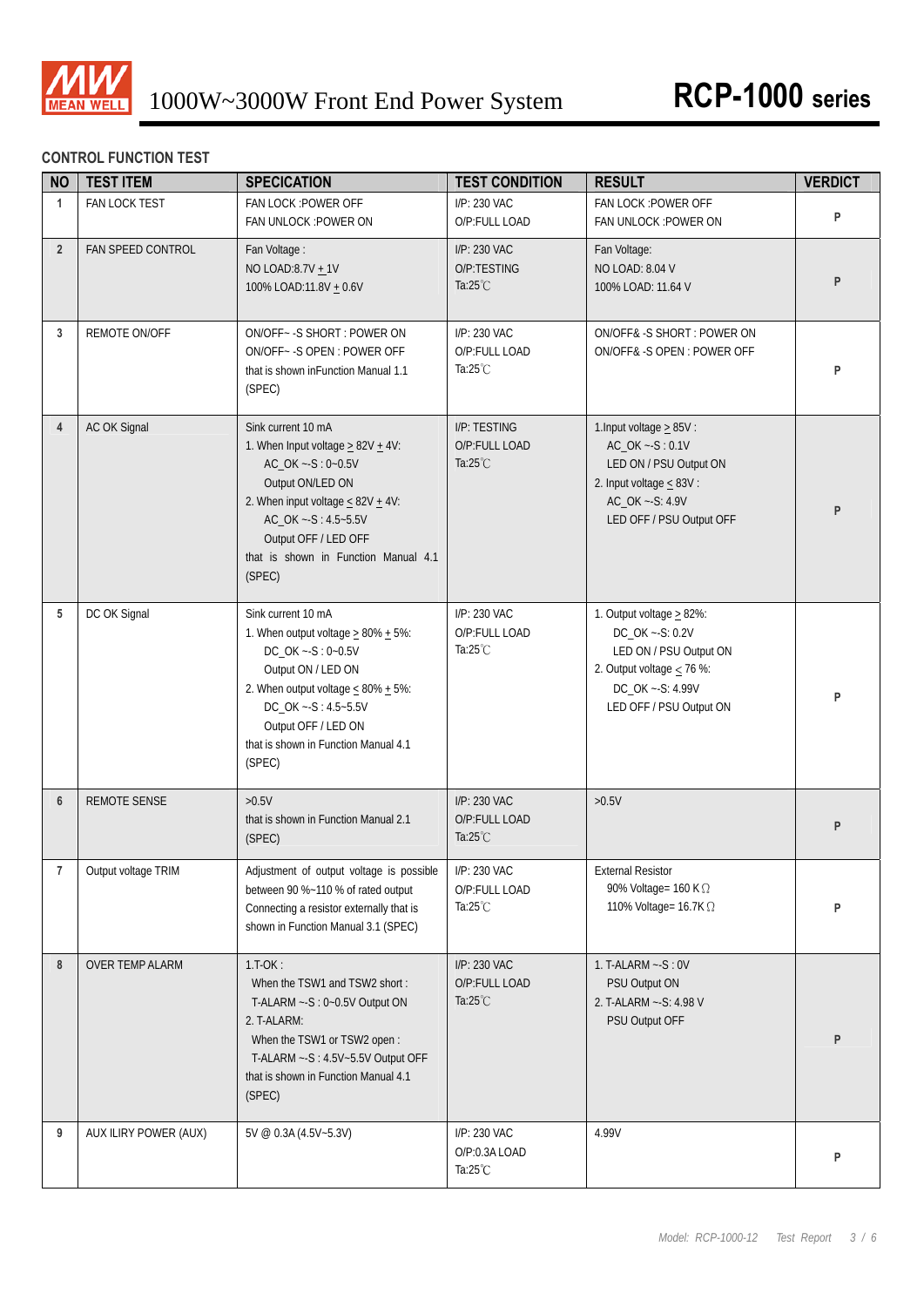

#### **ENVIRONMENT TEST**

| <b>NO</b>      | <b>TEST ITEM</b>                                                         | <b>SPECICATION</b>                                                                                                                                                                                       |  | <b>TEST CONDITION</b>                                                    | <b>RESULT</b>                 |                                             | <b>VERDICT</b> |
|----------------|--------------------------------------------------------------------------|----------------------------------------------------------------------------------------------------------------------------------------------------------------------------------------------------------|--|--------------------------------------------------------------------------|-------------------------------|---------------------------------------------|----------------|
| $\mathbf{1}$   | TEMPERATURE RISE TEST                                                    | MODEL: RCP-1000-24<br>1. ROOM AMBIENT BURN-IN: 1.5HRS<br>I/P: 230VAC O/P: FULL LOAD Ta=36.5°C<br>2. HIGH AMBIENT BURN-IN: 3HRS<br>I/P: 230VAC O/P: FULL LOAD Ta= 53.7°C                                  |  |                                                                          |                               |                                             |                |
|                |                                                                          | <b>NO</b><br>Position                                                                                                                                                                                    |  | P/N                                                                      | ROOM AMBIENT<br>Ta= $36.5$ °C | <b>HIGH AMBIENT</b><br>Ta= $53.7^{\circ}$ C |                |
|                |                                                                          | D <sub>2</sub><br>$\mathbf{1}$                                                                                                                                                                           |  | CSD010060A 10A/600V                                                      | 38.7°C                        | 51.9°C                                      |                |
|                |                                                                          | TSW1<br>$\mathfrak{2}$                                                                                                                                                                                   |  | ST-75                                                                    | 44.6°C                        | 58.4°C                                      |                |
|                |                                                                          | U1<br>3                                                                                                                                                                                                  |  | <b>IR1150S IR</b>                                                        | 40.7°C                        | 54.3°C                                      |                |
|                |                                                                          | Q <sub>1</sub><br>$\overline{4}$                                                                                                                                                                         |  | IRFP37N50A 36A/500V IR                                                   | 45.7°C                        | 59.4°C                                      |                |
|                |                                                                          | BD <sub>1</sub><br>5                                                                                                                                                                                     |  | D25XB60 25A/600V SHI                                                     | 49.1°C                        | 62.6°C                                      |                |
|                |                                                                          | L2<br>6                                                                                                                                                                                                  |  | TF-1457 LS                                                               | 59.2°C                        | 72.4°C                                      | P              |
|                |                                                                          | LF1<br>$\tau$                                                                                                                                                                                            |  | TR-690                                                                   | 47.6°C                        | 61.2°C                                      |                |
|                |                                                                          | C7<br>8                                                                                                                                                                                                  |  | 220U/450V HU 105℃                                                        | 38.8°C                        | 52.4°C                                      |                |
|                |                                                                          | D901<br>9                                                                                                                                                                                                |  | HER208 2A/1KV REC                                                        | 44.1°C                        | 59.2°C                                      |                |
|                |                                                                          | T <sub>2</sub> COIL<br>10                                                                                                                                                                                |  | TF-1558 LS                                                               | 47.5°C                        | $61.3^{\circ}$ C                            |                |
|                |                                                                          | Q906<br>11                                                                                                                                                                                               |  | 2SK2611 9A/900V TOS                                                      | 61.1°C                        | 74.9°C                                      |                |
|                |                                                                          | L <sub>100</sub><br>12                                                                                                                                                                                   |  | TF-1455 LS                                                               | 62.7°C                        | 76.8°C                                      |                |
|                |                                                                          | D <sub>101</sub><br>13                                                                                                                                                                                   |  | S60SC6M 60A/60V SHI                                                      | 63.9°C                        | 77.8°C                                      |                |
|                |                                                                          | U <sub>2</sub><br>14<br>TSW <sub>2</sub>                                                                                                                                                                 |  | <b>UCC28220 TI</b>                                                       | 42.4°C<br>58.1°C              | 58.1°C<br>71.8°C                            |                |
|                |                                                                          | 15<br>C110                                                                                                                                                                                               |  | ST-85<br>1000U/35V NCC 105°C KY                                          | 56.1°C                        | 69.7°C                                      |                |
|                |                                                                          | 16<br>C75                                                                                                                                                                                                |  | 470U/25V RUB 105℃ YXG                                                    | 40.1°C                        | 54.2°C                                      |                |
|                |                                                                          | 17<br>U507<br>18                                                                                                                                                                                         |  | <b>LM35DM NATIONAL</b>                                                   | 46.1°C                        | 59.4°C                                      |                |
|                |                                                                          |                                                                                                                                                                                                          |  |                                                                          |                               |                                             |                |
| $\overline{2}$ | OVER LOAD BURN-IN TEST                                                   | NO DAMAGE<br>1 HOUR (MIN)                                                                                                                                                                                |  | I/P: 230 VAC<br>O/P: 118% LOAD<br>Ta: $25^{\circ}$ C                     | TEST: OK                      |                                             | P              |
| 3              | LOW TEMPERATURE<br>TURN ON TEST                                          | TURN ON AFTER 2 HOUR                                                                                                                                                                                     |  | I/P: 230 VAC<br>O/P: 100% LOAD<br>Ta= $-20^{\circ}$ C                    | TEST: OK                      |                                             | P              |
| $\overline{4}$ | <b>HIGH HUMIDITY</b><br>HIGH TEMPERATURE<br>HIGH VOLTAGE<br>TURN ON TEST | AFTER 12 HOURS<br>IN CHAMBER ON<br>CONTROL 50 °C<br>NO DAMAGE                                                                                                                                            |  | I/P: 272 VAC<br>O/P:FULL LOAD<br>Ta= $50^{\circ}$ C<br>HUMIDITY= 95 %R.H | TEST: OK                      |                                             | P              |
| 5              | TEMPERATURE<br>COEFFICIENT                                               | $+0.02\%$ (0~50°C)                                                                                                                                                                                       |  | I/P: 230 VAC<br>O/P:FULL LOAD                                            |                               | $+0.003\%$ (0~50°C)                         | P              |
| 6              | <b>VIBRATION TEST</b>                                                    | 1 Carton & 1 Set<br>(1) Waveform: Sine Wave<br>(2) Frequency: 10~500Hz<br>(3) Sweep Time:10min/sweep cycle<br>(4) Acceleration:2G<br>(5) Test Time:1 hour in each axis (X.Y.Z)<br>(6) Ta: $25^{\circ}$ C |  |                                                                          | TEST: OK                      |                                             | P              |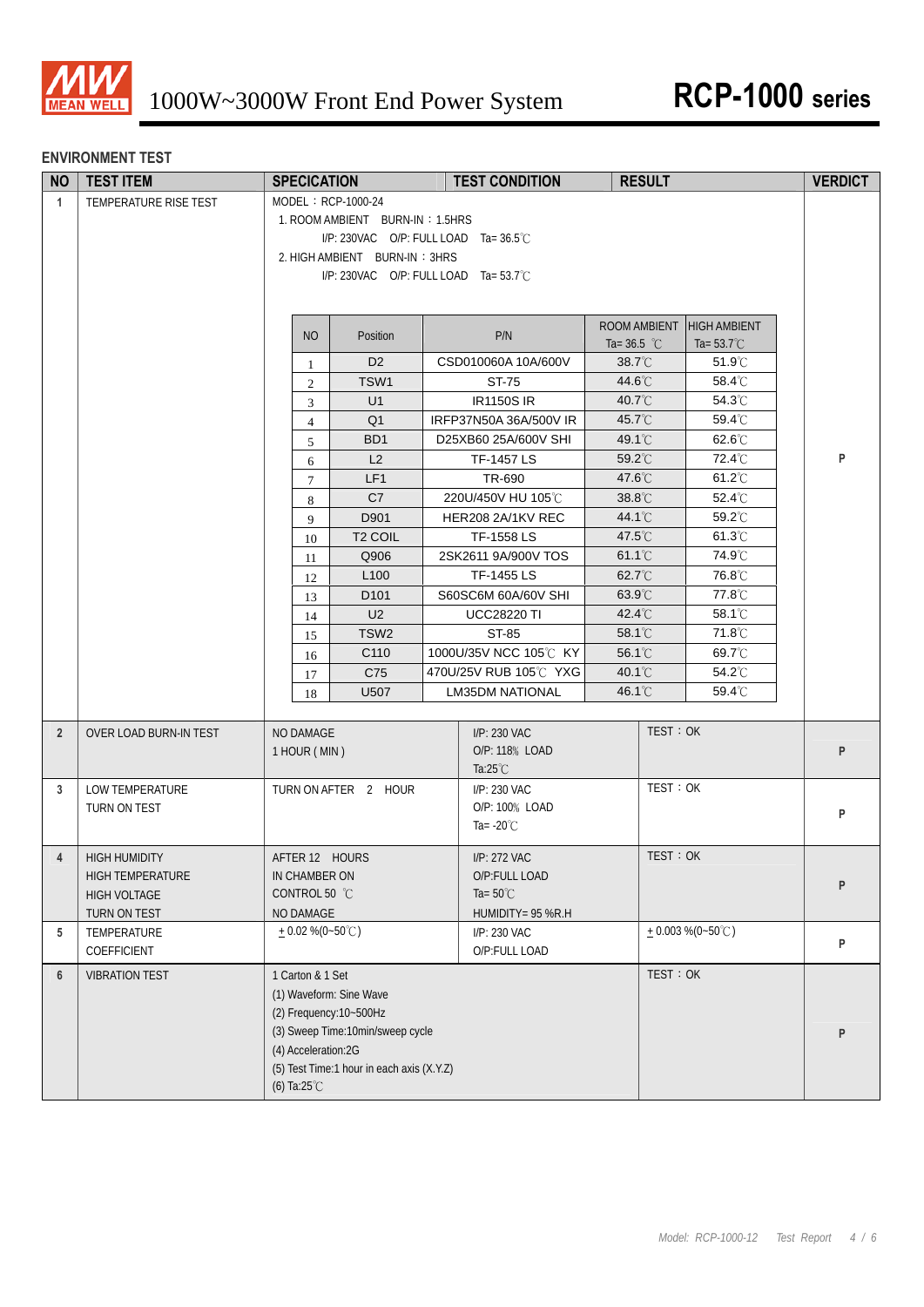

## **SAFETY TEST**

| <b>NO</b>      | <b>TEST ITEM</b>            | <b>SPECICATION</b>                                                                                   | <b>TEST CONDITION</b>                                                                                              | <b>RESULT</b>                                                                                                | <b>VERDICT</b> |
|----------------|-----------------------------|------------------------------------------------------------------------------------------------------|--------------------------------------------------------------------------------------------------------------------|--------------------------------------------------------------------------------------------------------------|----------------|
|                | WITHSTAND VOLTAGE           | I/P-O/P: 3 KVAC/min<br>I/P-FG: 1.5 KVAC/min<br>$O/P-FG: 0.7$ KVDC/min                                | $I/P$ -O/P: 3.6 KVAC/min<br>I/P-FG: 1.8 KVAC/min<br>$O/P-FG: 0.84$ KVDC/min<br>Ta:25 $°C$                          | $I/P-O/P$ :<br>12.9<br>mA<br>$I/P-FG$ :<br>mA<br>9.05<br>0.002<br>$O/P-FG$ :<br>mA<br>NO DAMAGE              | P              |
| $\overline{2}$ | <b>ISOLATION RESISTANCE</b> | $I/P$ -O/P:500VDC>100M $\Omega$<br>$I/P$ -FG: 500VDC>100M $\Omega$<br>$O/P$ -FG:500VDC>100M $\Omega$ | <b>VDC</b><br>$I/P-O/P$ :<br>500<br>$I/P-FG$ :<br>500<br><b>VDC</b><br>$O/P-FG$ :<br>500 VDC<br>Ta: $25^{\circ}$ C | GΩ<br>$I/P$ -O/P:<br>30 <sup>°</sup><br>24<br>GΩ<br>$I/P-FG$ :<br>GΩ<br>$O/P-FG$ :<br>11<br><b>NO DAMAGE</b> | P              |
| 3              | <b>GROUNDING CONTINUITY</b> | FG(PE) TO CHASSIS<br>OR TRACE < $100 \text{ m}\Omega$                                                | $40$ A $/$ 2min<br>Ta:25 $°C$                                                                                      | $m\Omega$                                                                                                    | P              |
| 4              | APPROVAL                    | TUV: Certificate NO : R50094068<br>UL: File $NO \div E183223$                                        |                                                                                                                    |                                                                                                              | P              |

## **E.M.C TEST**

| <b>NO</b>      | <b>TEST ITEM</b>                               | <b>SPECICATION</b>                                         | <b>TEST CONDITION</b>                                          | <b>RESULT</b>                        | <b>VERDICT</b> |
|----------------|------------------------------------------------|------------------------------------------------------------|----------------------------------------------------------------|--------------------------------------|----------------|
| 1              | <b>HARMONIC</b>                                | EN61000-3-2<br><b>CLASS D</b>                              | I/P: 230 VAC/50HZ<br>O/P:FULL LOAD<br>Ta: $25^{\circ}$ C       | PASS                                 | P              |
| $\overline{2}$ | <b>CONDUCTION</b>                              | EN55022<br><b>CLASS B</b>                                  | I/P: 230 VAC (50HZ)<br>O/P:FULL/50% LOAD<br>Ta: $25^{\circ}$ C | <b>PASS</b><br>Test by certified Lab | P              |
| 3              | <b>RADIATION</b>                               | EN55022<br><b>CLASS B</b>                                  | I/P: 230 VAC (50HZ)<br>O/P:FULL LOAD<br>Ta: $25^{\circ}$ C     | <b>PASS</b><br>Test by certified Lab | P              |
| $\overline{4}$ | E.S.D                                          | EN61000-4-2<br><b>INDUSTRY</b><br>AIR:8KV / Contact:4KV    | I/P: 230 VAC/50HZ<br>O/P:FULL LOAD<br>Ta: $25^{\circ}$ C       | CRITERIA A                           | P              |
| 5              | E.F.T                                          | EN61000-4-4<br><b>INDUSTRY</b><br><b>INPUT: 2KV</b>        | I/P: 230 VAC/50HZ<br>O/P:FULL LOAD<br>Ta: $25^{\circ}$ C       | CRITERIA A                           | P              |
| $6\phantom{1}$ | <b>SURGE</b>                                   | IEC61000-4-5<br><b>INDUSTRY</b><br>$L-N:2KV$<br>L,N-PE:4KV | I/P: 230 VAC/50HZ<br>O/P:FULL LOAD<br>Ta: $25^{\circ}$ C       | CRITERIA A                           | P              |
| $\overline{7}$ | Test by certified Lab $\&$ Test Report Prepare |                                                            |                                                                |                                      |                |

## **M.T.B.F & LIFE CYCLE CALCULATION**

| <b>NO</b> | <b>TEST ITEM</b> | <b>SPECICATION</b>                 | <b>TEST CONDITION</b>                                     | <b>RESULT</b> | <b>VERDICT</b> |
|-----------|------------------|------------------------------------|-----------------------------------------------------------|---------------|----------------|
|           | CAPACITOR        |                                    | RCP-1000-24 : SUPPOSE C110 IS THE MOST CRITICAL COMPONENT |               |                |
|           | LIFE CYCLE       | I/P: 230VAC                        | O/P:FULL LOAD Ta= 25 °C LIFE TIME= 777098 HRS             |               |                |
|           |                  | I/P: 230VAC                        | O/P:FULL LOAD Ta= 50 °C LIFE TIME= 176323 HRS             |               |                |
|           | <b>MTBF</b>      | MIL-HDBK-217F NOTICES2 PARTS COUNT |                                                           |               |                |
|           |                  | TOTAL FAILURE RATE: 43.4K HRS      |                                                           |               |                |